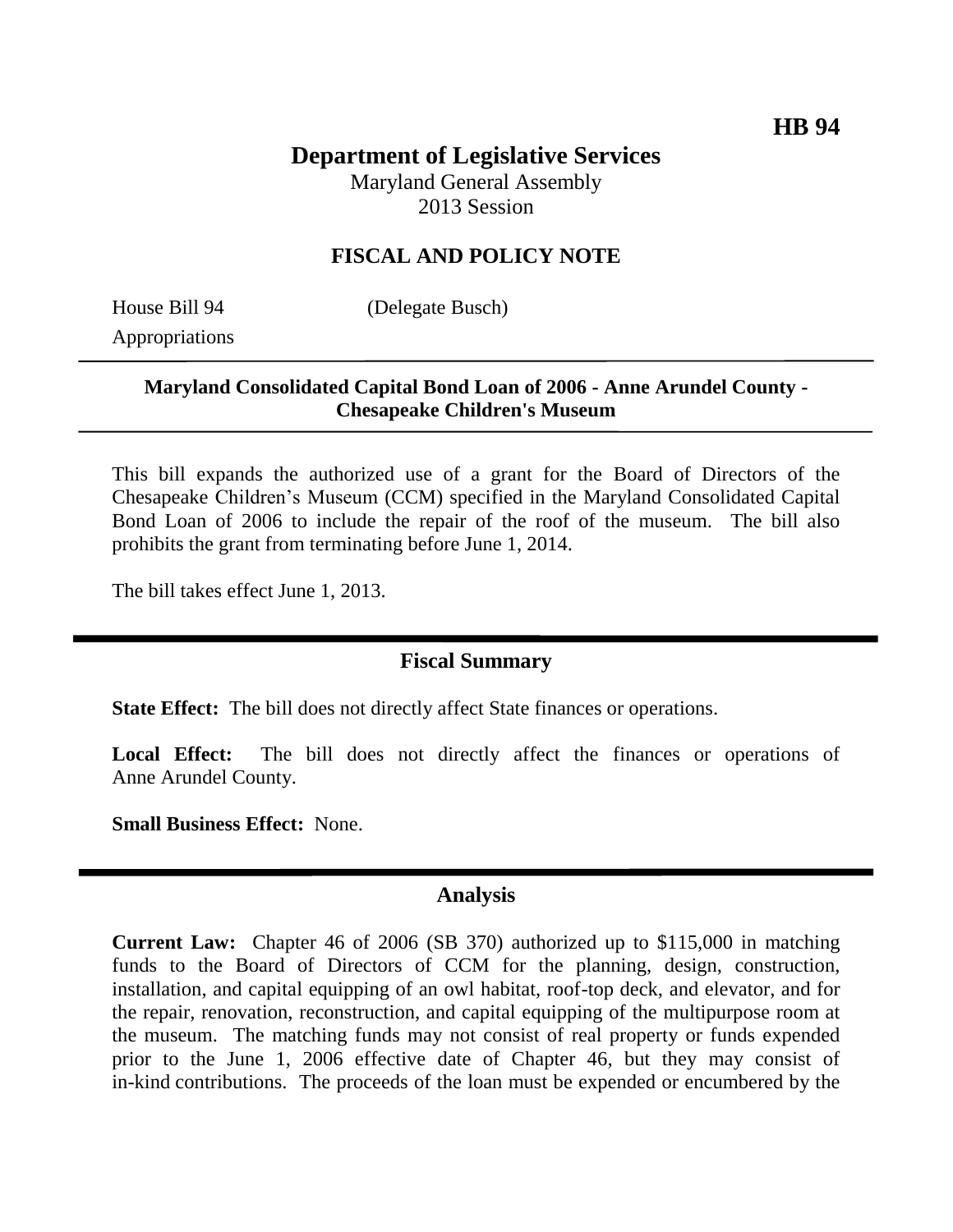Board of Public Works by June 1, 2013. Any funds unexpended or unencumbered by June 1, 2013, must be canceled.

Chapter 153 of 2003 (HB 444) established a seven-year limitation on the authority to spend an appropriation for a capital expenditure and a seven-year limitation on the authorization for State debt. The Act applies to all debt authorized on or after June 1, 1997.

Under the Internal Revenue Code, an entity that sells tax-exempt bonds must spend down the proceeds within 18 to 24 months, depending on the project. The law prohibits entities that sell tax-exempt bonds from earning arbitrage, by which an entity earns a higher rate of interest from the investment of bond proceeds than the interest paid on the bonds. The accumulation of unexpended bond proceeds for projects more than seven years old has resulted in the State earning arbitrage interest on the bond proceeds, creating a federal tax rebate liability.

**Background:** CCM, incorporated in May 1994, is a hands-on children's museum with grassroots beginnings located in Annapolis. After a number of temporary homes in the area, the museum moved into the 50-year-old WYRE building – owned by the City of Annapolis. The building is surrounded by 5.25 acres of city-owned parkland at the head of Spa Creek. In June 2001, CCM reached a long-term lease agreement with the city; building improvements and maintenance are the responsibility of CCM in lieu of rent. After eight months of renovations, CCM opened to the public in November 2002.

Since receiving the grant in 2006, CCM has faced several challenges. The recession forced the relocation of a key volunteer and slowed donations. The building's roof leaked, ruining walls and flooring. However, building repairs are now again moving forward. CCM has found a new volunteer to lead the project, and an assessment of the damage caused by the leaky roof has been completed. Although no mold was found, repairing the roof before more damage can occur is a top priority for CCM. Due to the nature of the project, repairs have been ongoing, and roof repairs are anticipated to begin soon.

## **Additional Information**

**Prior Introductions:** None.

**Cross File:** None.

**Information Source(s):** Department of General Services, Chesapeake Children's Museum, Department of Legislative Services

HB 94/ Page 2